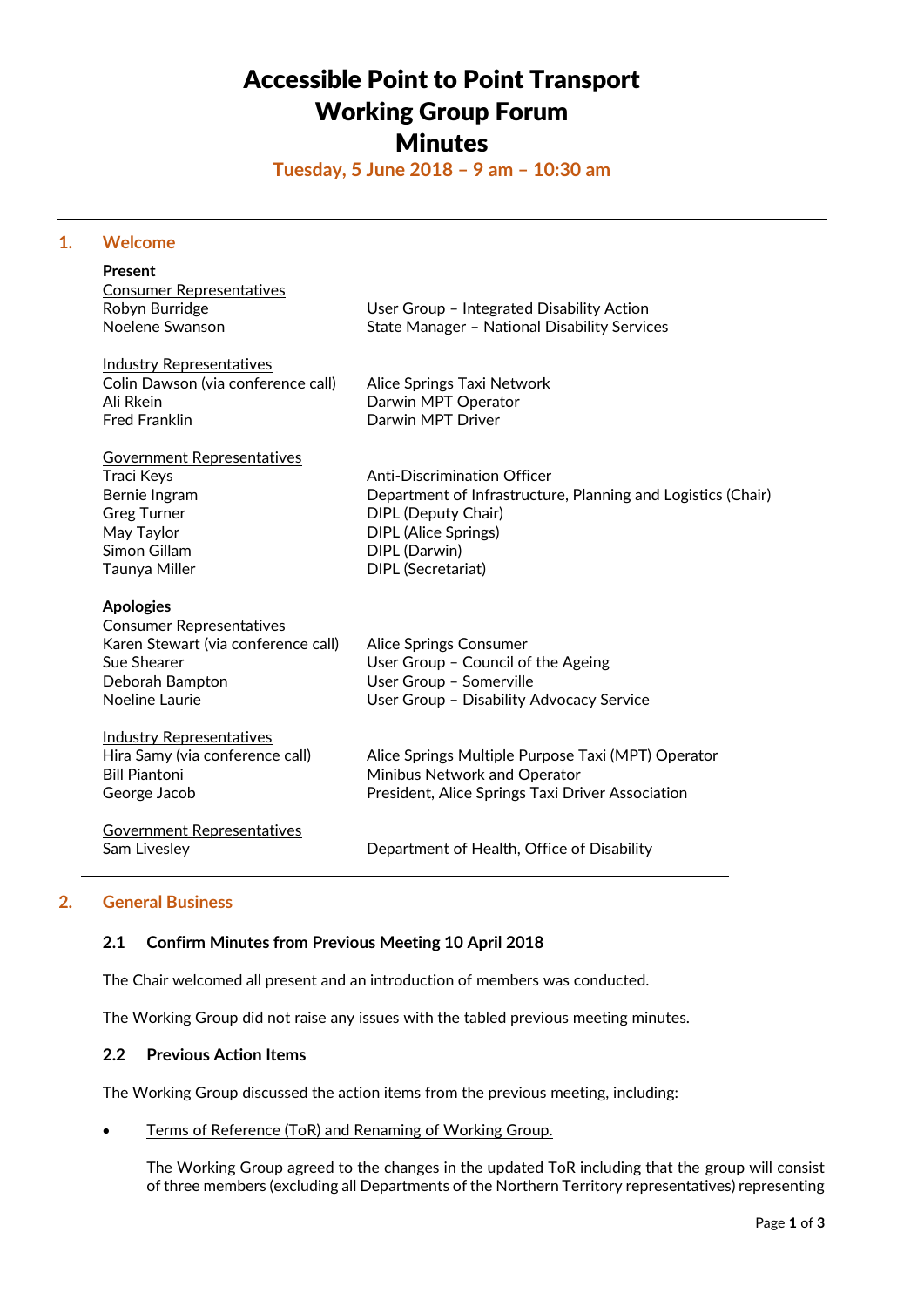users of accessible Point-to-Point transport or disability advocacy organisations and the Point-to-Point industry.

The Working Group requested the naming of the Working Group to be shortened to Accessible Point to Point Transport Working Group Forum.

*Action item:* DIPL to update Working Group name to 'Accessible Point-to-Point Transport Working Group'.

*Action item:* Director of *Commercial Passenger (Road) Transport* to endorse ToR.

Meeting Frequency

The Working Group agreed that future meetings will be conducted as necessary, but the period between each meeting should not exceed three months.

Working Group Membership

The Working Group was advised that representatives from Gove, Katherine and Darwin Radio Taxis have been invited and an invitation to join will also be extended to the Blue Taxi Company and Tennant Creek Transport.

*Action item:* DIPL to invite to join the Working Group, representatives from the Blue Taxi Company and Tennant Creek Transport.

• Waiting Times for People in a Wheelchair

Preliminary analysis of the network data for standard taxi and MPTs in the Alice Springs region indicated the average flashing of the meter for standard taxi's in April 2018 was 3.4% and the average flashing of the meter for MPTs was 5.83%.

*Action item:* DIPL to continue to analyse network data for all regions to determine the average flashings for MPTs and discuss possible reasons for the flashing of the meters in the next Working Group meeting.

Use of privately owned Wheelchair Assessable Vehicles as a Rideshare

The Working Group discussed that rideshare vehicles are treated equivalent to taxis and are expected to meet the same requirements as a taxi which is reflected in the in-service maintenance standards. There are currently no wheelchair assessable vehicles registered with any approved ridesharing company in the Northern Territory.

# **3. New Business**

# **3.1 Taximeter Monitoring (MDT Data Plug)**

The Working Group discussed the use of MDT Data Plugs particularly how it collects information on the meter and could potentially be used to determine if a driver overcharges passenger fares.

Concerns were raised that overcharging also occurs when the meter is not turned on and the MDT Data Plug would not necessarily assist with this. It is also unlikely that a driver would run off the meter and not accept the lift fee of \$20.

*Action item:* DIPL to liaise with industry and look at trialling out MDT Plugs regionally.

*Action item:* DIPL to send out information on the MPT Data Plug to the Working Group prior to the next meeting.

# **3.2 Transport Subsidy Scheme (TSS) Review**

A review of the TSS is currently underway and will look at eligibility entitlements, membership eligibility and delivery methods.